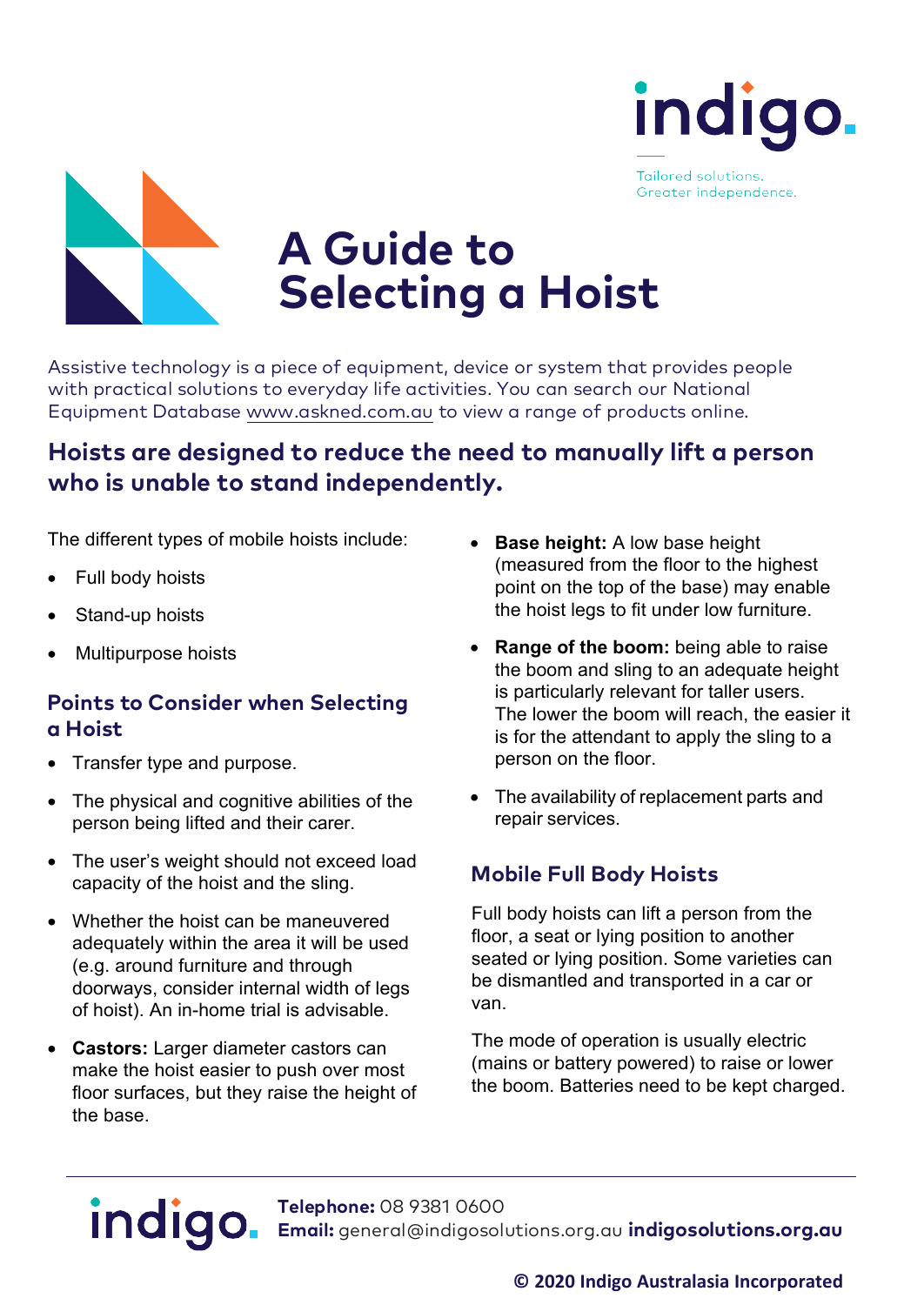### **A Guide to Selecting a Hoist**

#### **Ceiling Full Body Hoists**

Ceiling (overhead) hoists perform similar types of lifts as a mobile hoist but require less floor space, storage or transfer room. They are generally attached to the ceiling or a freestanding frame (for short-term use or where there is questionable ceiling strength).

The user is lifted in a sling or stretcher that runs along an overhead tracking system that can run through single or multiple rooms.

Specific slings can be used for walk (gait) training.

Overhead hoists reduce the physical effort on an attendant when compared with pushing a loaded mobile hoist. However, they can be an expensive system and their use is limited to the location of the tracking.

#### **Stand-up Hoists**

Stand-up hoists (or standing hoists) are designed for a person who can bear some weight through their legs. These are a timeefficient alternative to conventional mobile hoists when transferring a person from one seated position to another. They can also improve access to lower limb clothing for toileting and dressing because the sling that is generally used with a stand-up hoist has no leg straps.

The use of stand-up hoists is restricted: They cannot be used to lift a person from the floor or from a lying position and the user must be able to partially weight bear and maintain a reasonably symmetrical posture while being lifted. This is important to consider when prescribing a hoist for a person with a degenerative condition.



#### **Multipurpose Hoists**

Some hoists combine the roles of two hoists. For instance, there is a hoist that can double as both a mobile and stand-up hoist by removing or adding certain components. Some stand-up hoists and mobile hoists can also be used for walk (gait) training.

#### **Slings**

The specific slings recommended for each brand of hoist should be used. Hoists that use slings with clip-on ('keyhole') attachments cannot use slings with loop attachments, and vice versa. There are slings designed for a variety of purposes. These include toileting slings, full body slings, general purpose slings, walking slings and amputee slings.

Slings are made from a variety of materials including polyester mesh - that allows water to drain through and dry easily, polyester/nylon and canvas.

**Telephone:** 08 9381 0600 **Email:** [general@indigosolutions.org.au](mailto:general@indigosolutions.org.au) **indigosolutions.org.au**